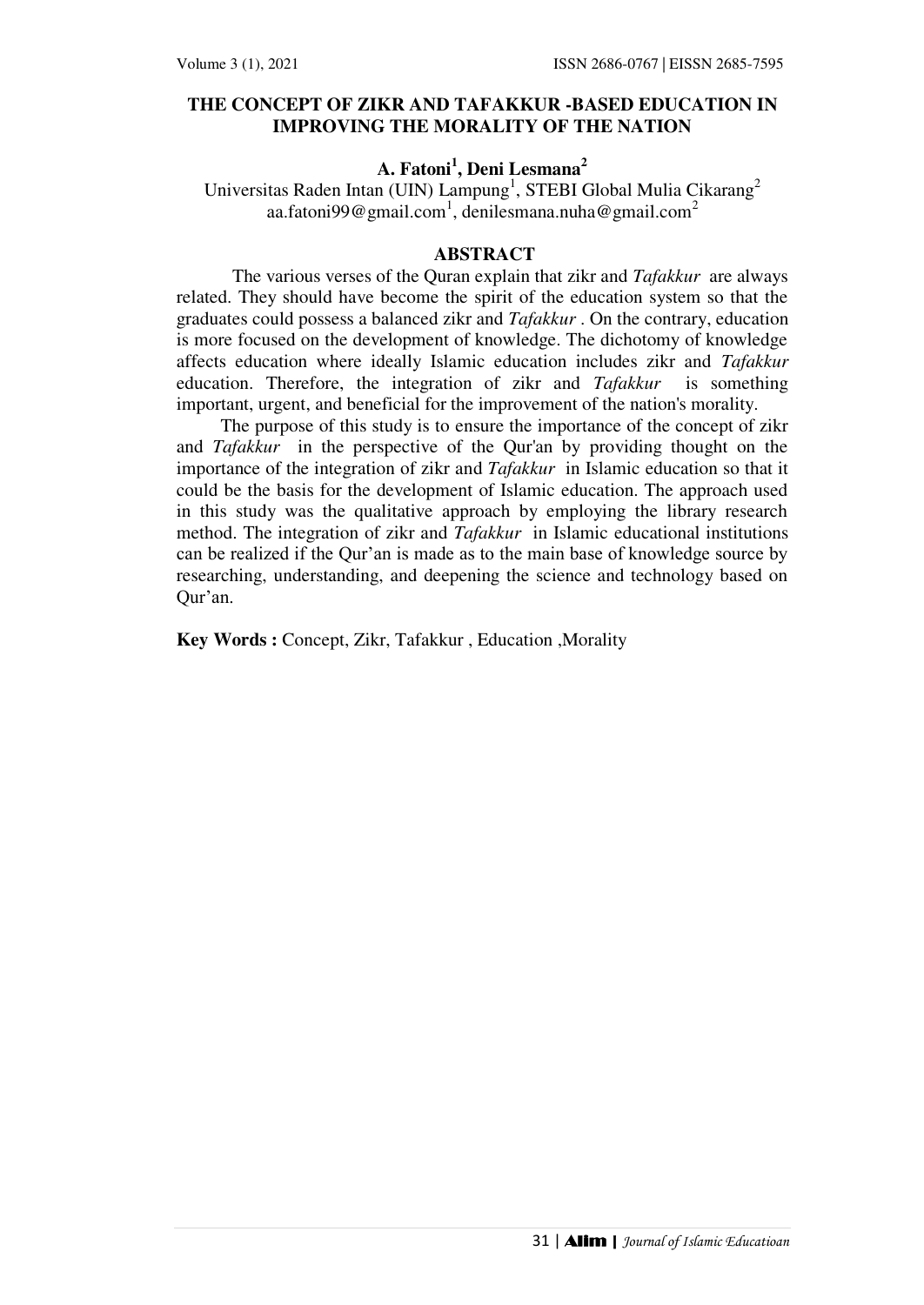## **INTRODUCTION**

Moral degradation is a concern to all nations, both developed countries, and developing countries because moral degradation can interfere with comfort and order. Moral degradation is one of the social problems that often occur in society such as promiscuity, pornographic videos, social violence, narcotics abuse, alcoholism, student brawls, inter-tribal brawls, corruption, and other criminal acts.

According to Daradjat Zakiah (1977,p.9), the moral is very important for everyone. Considering its importance, there is an Arabic poet who revealed that the size of the good and bad of a nation depends on the moral of the nation. If the nation is morally destroyed, then the nation will also be destroyed.

The simplistic view assumes that the decline in students' morals and ethics is due to the failure of religious education at schools. It must be admitted to a certain extent that religious education has certain weaknesses, ranging from the very short learning duration, too much theoretical material, the learning approach that is focused on the cognitive aspect rather than the affective and psychomotor skills. Faced with various obstacles and problems, religious education is not or is less functional in shaping the character, moral, and even personality of students. (Azyumardi Azra, 2002,p.178)

Moral values are all values related to the concepts of good and bad. Moral values will determine whether someone is guilty or not through the extent of responsibility and the resulting morality. Humans with good morality can be judged by the behavior which is a manifestation of morals and reason.

The humans' reasoning ability in understanding their environment is a basic potential that enables them to think. Human is a creature who is equipped with curiosity. Curiosity is what drives to better understand, know, and explain what happens to nature, and try to find the solutions in solving problems.

## **THEORETICAL BASIS**

 The word zikr has many meanings. According to Sa'id ibn Jubair, anyone who obeys Allah remembers Allah. According to Ibn At-Thaillah al-Sakarandi, zikr is breaking away from neglect by always presenting the heart to *al-Haqq* (Allah). Another opinion says that zikr is repeating the name of Allah by heart or oral. This can be done by remembering the name of Allah, His nature, His laws, His actions, or other similar actions. Zikr can also be in the form of praying, remembering His apostles, His prophet, His *wali*, people who are close to Him, and it can also be a mean to get close to Him through certain means and actions such as reading, remembering, singing, lecturing, and storytelling. (Ibn At-Thaillah al-Sakandari, 2013,p.29)

The result of research conducted by Comstock, as contained in the Journal of Chronic Diseases (Comstock: 1972), states that those who carry out religious activities regularly by praying and zikr, have a lower risk of death from coronary heart disease by 50% while the death from emphysema (lung inflation) is 56% lower, deaths from hepatic cirrhosis (hardening of the liver) are 74% lower, and death from suicide are 53% lower.

*Zikrullah* (remembering Allah) is a noble practice in the sight of Allah SWT. It differentiates people who are loved by Allah and those who are hated by Him. People who like to zikr to Allah are lifted to a commendable place.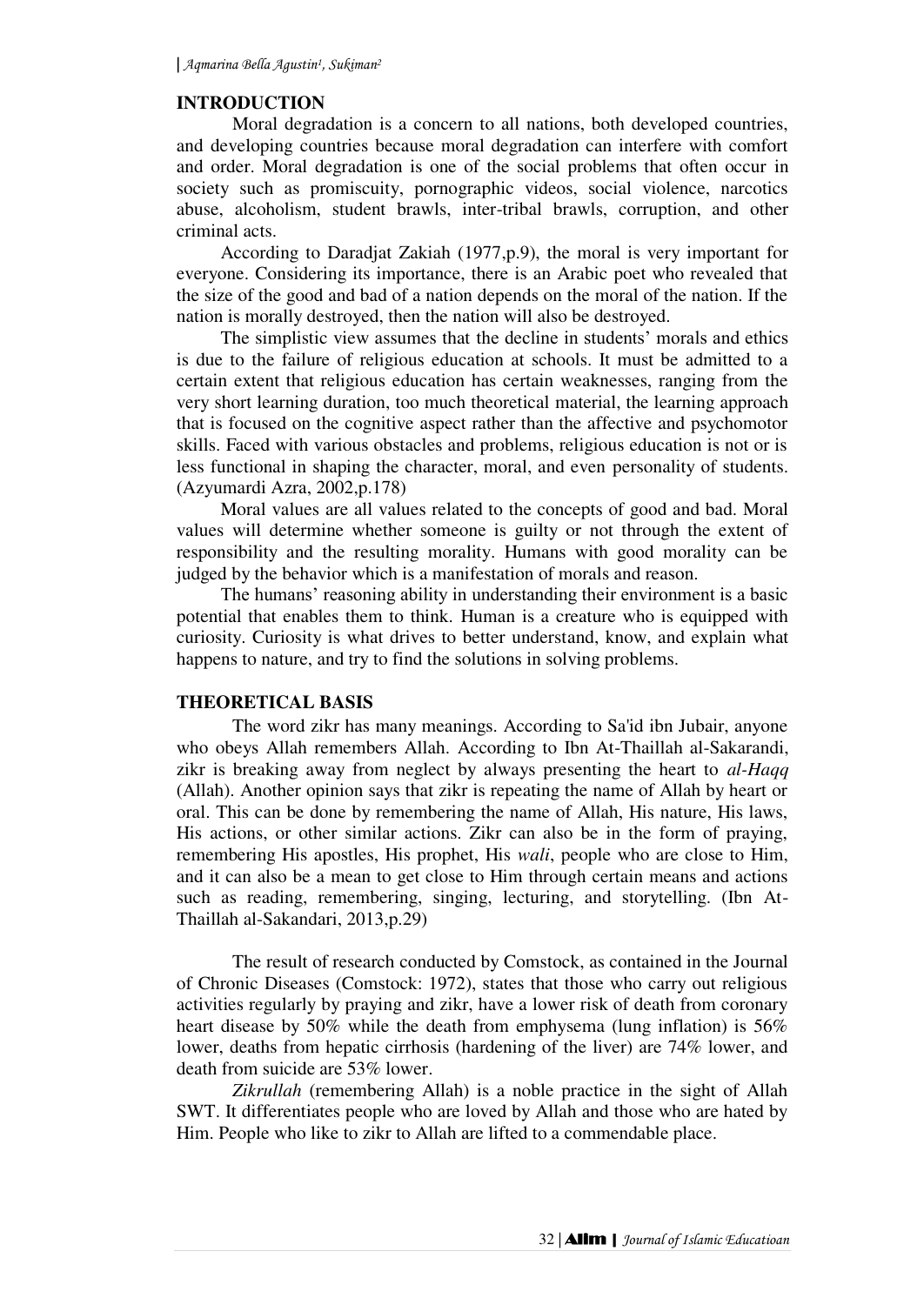According to experts, in the Quran, the reason is never mentioned in the form of a noun, but it is always in the form of a verb. The reason is the power of thinking (human intellectuals who have a problem-solving capacity) although any decision made by humans is made by heart, not by reason. (Ahmad Mubarok, 2010,p.186).

Our education is currently focused on the development of the left brain and only gives birth to a split personality. Education must be able to build whole human resources (holistic) integratively and be able to develop in a balanced manner of all the potential possessed which cover the mind, emotions, body, and spiritual. the education results show that, of all the potentials, the spiritual potential is the basis and core of human life.

Every educational unit must always be connected to the greatness of Allah the Almighty through zikr to Allah *(Zikrullah)* because there is a warning for educational institutions that neglect the aspect from zikr to Allah SWT. As stated in the hadith:

Meaning: "It is not a group of people sitting in an assembly, while they do not remember Allah *Azza wa Jalla* and do not recite to the Prophet but the assembly will be the remorse for them on the Day of Judgment. (Riwayah Ahmad and Ibnu Hibban)

In another hadith, it says:

"It is not a group of people sitting in an assembly, then they are dispersed without remembering Allah *Azza wa Jalla* but they are dispersed as carcasses of *himar*, and the assembly will become regret for them on the Day of Judgment."(Riwayah by Abu Daud, Ibn Sunny, and Al-Hakim)

(Burkhardt, 1993: 48) states that zikr has a subjective dimension of one's religiosity. Spirituality provides space for humans to feel more important and meaningful to achieve a closer connection to Allah. In this context, the meaning of spiritual education in Islam is the process of approaching the divine presence to attain *ma'rifatullah*. Ibn ʻAtha'illah al-Sakandary states that your closeness to Allah is your closeness to His *ma'rifatullah*. (Ahmad bin 'Ujaibah, 2005,p.295)

According to (Annemarie Schimmel, 2003,p.204), understanding the spiritual life is an expectation to obtain a satisfaction of souls and do not ask for worldly desires. Allah is the sole purpose of all prayers. Certain Sufis use prayers where the practices similar to the recitation of magical *mantras.* The existence of spiritual education is based on the belief that educational activities are the form of worship to Allah the Almighty through remembering (zikr).

The formula for forming spiritual power is that those who have the power of faith will develop patience. Patience is useful for controlling lust. Controlling lust will cause order. Order will give rise to power and strength. That strength is called spiritual power.

## **RESEARCH METHODOLOGY**

This study employed a literature study (literature research). It employed the Library Research Method through the descriptive analysis techniques or qualitative analysis techniques (content analysis) by collecting data or materials that are related to the theme of the discussion and the problems which were taken from library sources. The data were then analyzed using the Maudhu'i method (thematic interpretation) which is a method of interpretation that explains the content of the verses of the Quran and the authentic hadith based on the theme or a certain topic. According to the opinion expressed by Abdul Hayyi al-farmawi,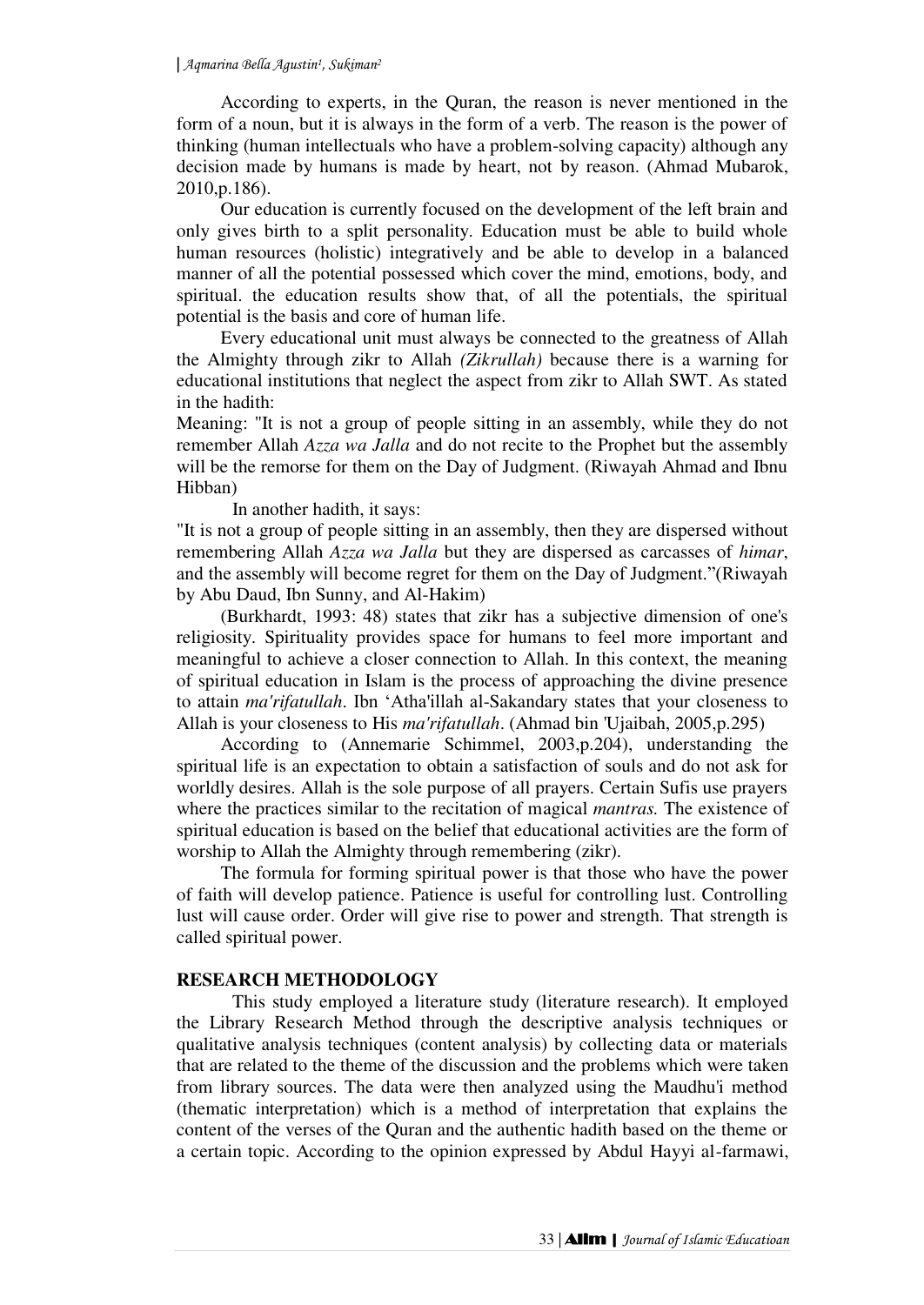the pattern of interpretation is by gathering verses of the Quran that have the same purpose in the sense of the topic and then arranging them based on the period and background of the verses, then explanations, descriptions, comments on and the points of law contents are given.

This study employed the qualitative approach which is an approach inspired by the naturalistic paradigm (naturalistic inquiry). The approach is diametrically different from the positivistic paradigm (Jillian A Tullis Owen, 2008: 547). Epistemologically, the qualitative paradigm that is inspired by the naturalistic paradigm demands that the studied object should not be released from its context, or at least the studied object has a particular focus or accentuation without eliminating the context (Yonna S Lincoln and Egon G Guba, *2*010,p. 28).

#### **DISCUSSION**

The reasoning is a function of reason. Through reasoning, humans use their minds to understand the nature of things. The essence of everything is truth and the true truth is Allah. Through reasoning, people get to know God and try to get closer to Him. The reasoning is the beginning of the journey of worship. Without reasoning, worship becomes worthless. The reasoning is the power of *Tafakkur* to understand something in which there is a possibility that the understanding obtained by reason can be wrong or correct.

The essence of zikr is the presence of the heart which should be the main goal for the perpetrators. They must strive to realize it, think of the meaning of the zikr, and understand the meaning of it. While doing so, they will be led to the peace of heart which in turn, will bring comfort and peace.

#### **a. The Concept of Zikr in Islamic Perspective**

 Zikr is a practice that can invite the love and pleasure of Allah the Almighty. One way for a person to obtain the attention of the God is through *zikrullah* because one of the benefits of the faith is a lot of zikr to Allah by remembering the creator of the universe with his heart or mouth and the better with both.

Zikr means remembering Allah by saying and praising His name. Zikr is a prescribed obligation. Allah commands His faithful servants to zikr. Many of His verses command us to do zikr that is to remember Allah, to think of his creation, and to fill the heart and mouth with the praises to Him. As stated in the Holy Quran:

*Meaning: O you who have believed, remember Allah with much remembrance. And exalt Him morning and afternoon (Surah AL-Ahzab: 41-42).* 

In the Quran, zikr should be done abundantly. Unlike zikr, hajj, *umrah*, *zakat*, or prayers are not required to be done over and over. Zikr is not bound by time and place. It can be done wherever and whenever as stated in the Holy Quran:

*Meaning: Who remember Allah while standing or sitting or [lying] on their sides and give thought to the creation of the heavens and the earth, [saying], "Our Lord, You did not create this aimlessly; exalted are You [above such a thing]; then protect us from the punishment of the Fire (Surah Ali Imran: 191)* 

### **b. The Concept of Reasoning in the Islamic Perspective**

In *al-khawathir,* sheikh Muhammad Mutawalli al-Syarawi says the reason is a measure used by humans to choose something that is considered better and better guarantees the future of self and their family. Through reasoning, according to James Allan, one can make choices. In social psychology, scientists define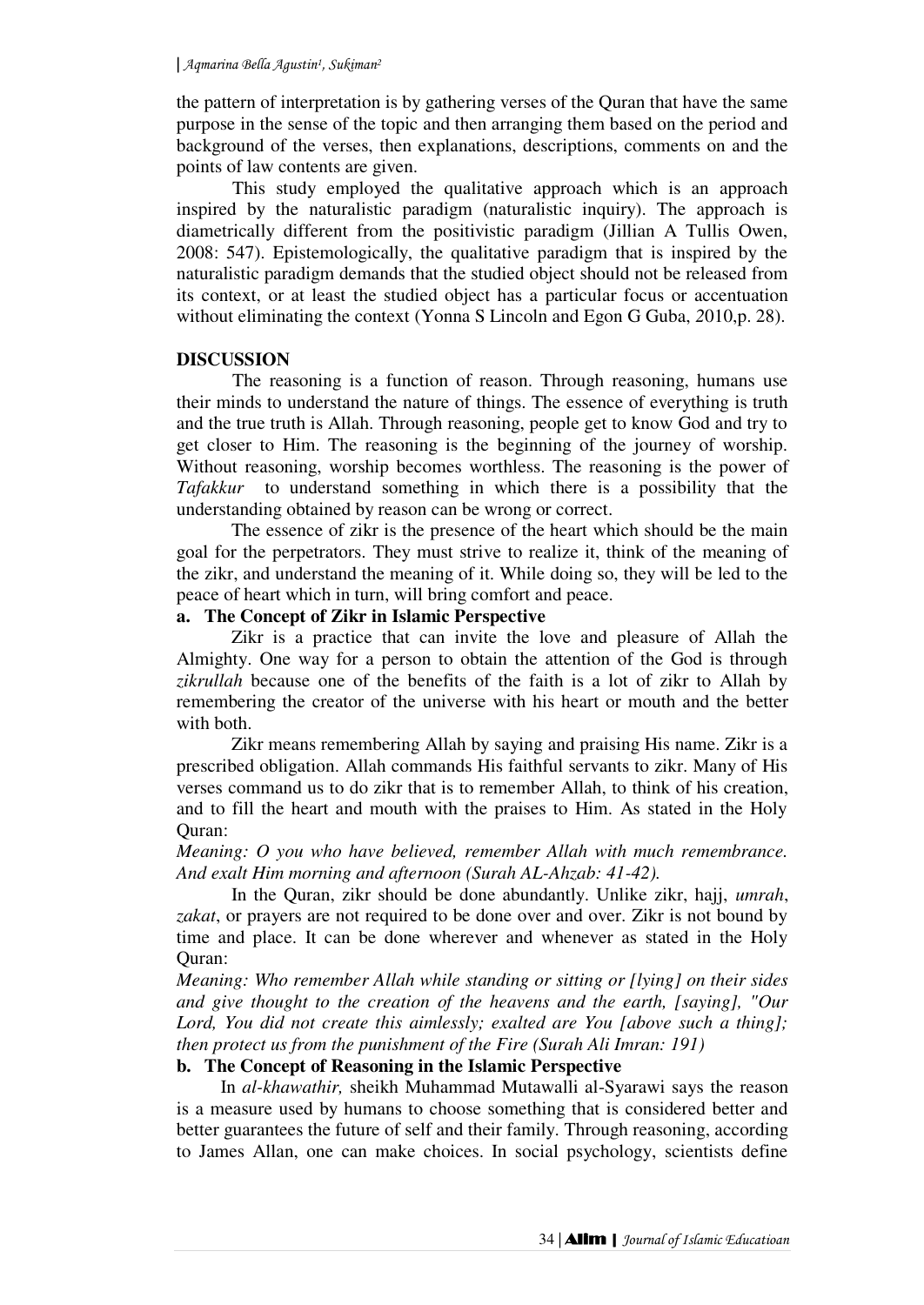reasoning as the most important part that distinguishes humans from animals, plants, and inanimate objects. Through reasoning, humans can distinguish between something useful and worthless, between *halal* and *haram*, and between the positive and the negative. Thus, they can choose those that are appropriate and be responsible for the choices. (Ibrahim Elfiki,2013,p. 3)

Many people strongly believe that the power of positive reasoning can bring people to succeed in achieving their goals. There is no doubt that the power of Tafakkur (reasoning) will bring people to succeed in achieving their goals. Those who can direct their *Tafakkur* are always in a positive direction. It is believed that the result is a positive life.

Humans are the most perfect creations of Allah. It is shaped by life, knowledge, values, and beliefs that give birth to attitudes. Therefore, more than 90% of our attitudes are spontaneous that occurs without logical consideration. A person's attitude often occurs because of habits and outside influences (Ibrahim Elfiki, 2015,p.37).

According to Dafid J. Schwartz, the way we think is seen through the way we act. Attitude is a mirror of the mind. Attitudes reflect *Tafakkur* and it is not only seen but heard. (Dafid J. Schwartz, 2011,p. 234).

According to expert opinions, the mind can affect attitude. If someone thinks positively, it will result in positive attitudes and if they think negatively, it will result in negative attitudes. Therefore, one must think positively because positive *Tafakkur* are mental attitudes that involve the constructive process of thought, words, and images for the development of the mind. The reasoning can affect the results as stated by the experts that the mind affects the results. It can be seen in the following chart (Ibrahim Elfiki: 2015,p.215)

## **c. Zikr and** *Tafakkur* **-based Education in Improving the Morals of the Nation**

Instilling the education of Islamic values starts from the family environment. After the Tawheed (monotheism) lessons have been firmly planted in a child, morals, skills, and all matters related to life are taught. Therefore, moral and spiritual education is very important for the development of good morality in a person to produce a generation of people who possess good morality. If children are familiarized with good behavior early on, they will get used to it until they grow up.

## **d. The concept of Zikr and** *Tafakkur* **-based Education**

Al Attas in his proposal "Islamization of Science" reveals how the curriculum influences individual behavior. He states that the educational curriculum would form a paradigm of how someone views things (worldview). The paradigm will unconsciously adhere to the element of values through the received knowledge.

The formation of a national education curriculum based on zikr and *Tafakkur* can create an educational climate or an environment that is closely linked to exemplary and honesty. Of course, family supports and individual awareness contribute to supporting and strengthening the creation of good personalities. However, all of it depends on the existence of strong moral or religious values in each individual as a manifestation of the formation of the zikr and *Tafakkur* educational system.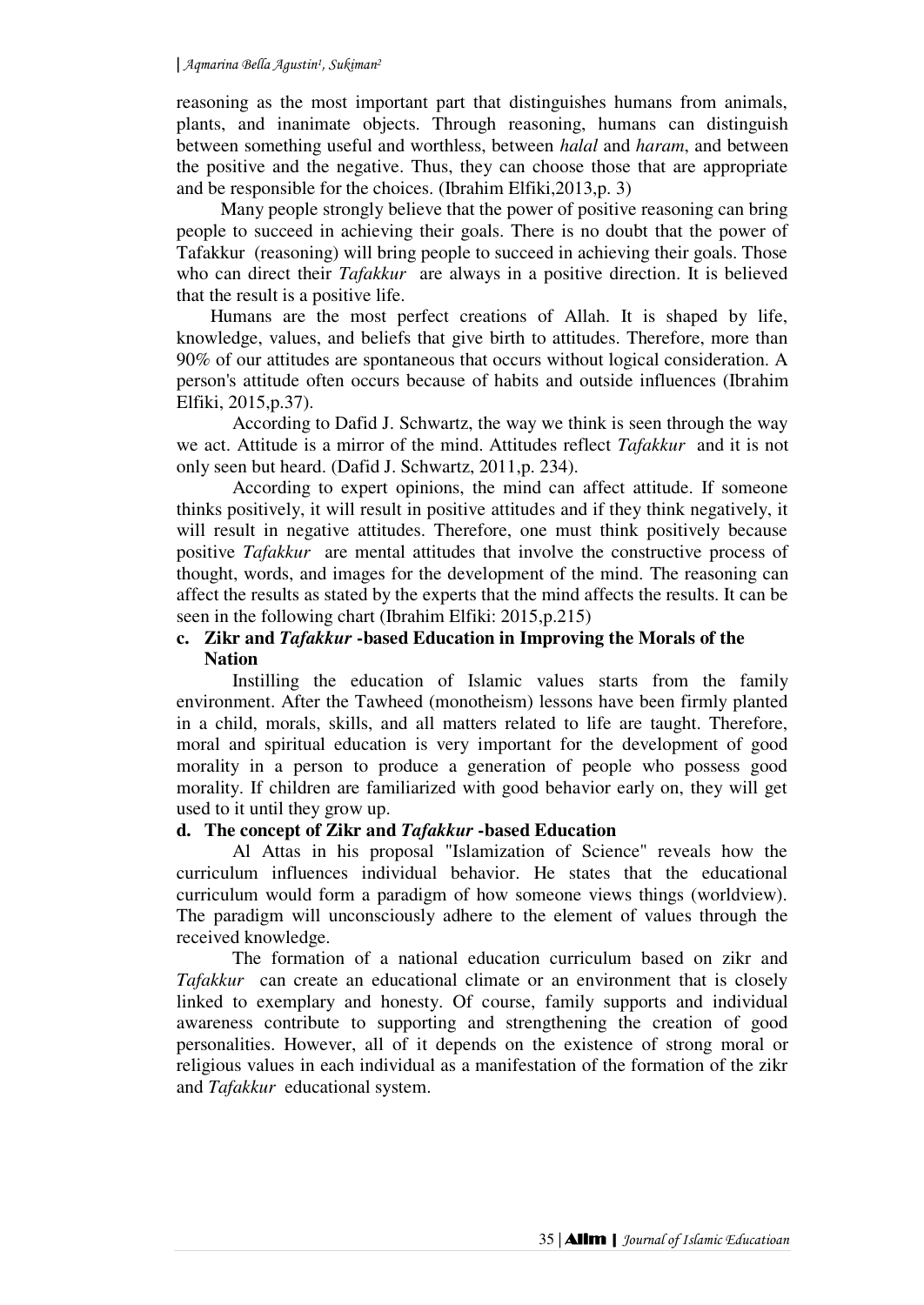

The output of the integration of zikr and *Tafakkur* can be felt and proven through good moral changes such as from an unstable soul into a calm soul, from a hard-headed person into a person who can receive advice. This condition shows a better moral formation. Another thing that needs to be emphasized in the moral formation of a nation is the cultivation of commendable qualities. A good

Muslim is a person who tolerates differences and dislikes violence, hostility, revenge, hatred, or kindling a fire of conflict to others, especially to fellow Muslims.

The students with high intellectuals because of zikr and *Tafakkur* will be the intellectual Islamic figures. In the following description, the researcher will explain a concept to improve morality through zikr and *Tafakkur .*

First*,* continuous and programmed habit. The moral development of the nation's children can be done through the development of educational institutions. If the fostering of religious culture in educational institutions which usually starts with the planting of religious values is continuously programmed, in turn, it will produce humans with abundant achievements. If it is not created and accustomed, the religious culture will not be realized. The improvement activities can foster human intelligence, faith, achievement that can benefit themselves, society, and nation.

Second, cultivate a religious culture. Education is the process of internalizing culture into a person and society to make them civilized. Education is not only a means of transfer of knowledge but more broadly, as a means of culture and distribution of values (inculturation and socialization). Religious education is not only limited to aspects of knowledge, but also includes the formation of religious attitudes, behaviors, and experiences. Therefore, the formation of religious attitudes, behaviors, and experiences is not only done by religious teachers or lecturers but also needs to be done by teachers or lecturers in other fields of study so that they will be formed and embedded by people who are experts in zikr and *Tafakkur* .

Third*,* instill the attitude of *ikhsan.* Instilling an attitude where someone is always feeling watched by God is the highest form of zikr. A person will always aware and leave something immoral if he feels that he is always seen by Allah the Almighty. There will be an attitude of shame towards God when someone commits immoral acts because of the feeling of always being monitored and witnessed by Allah the Almighty.

Fourth, instill honest culture. Honesty is the source of all forms of goodness and lies are the origin of all kinds of badness and sin. Honest behaviors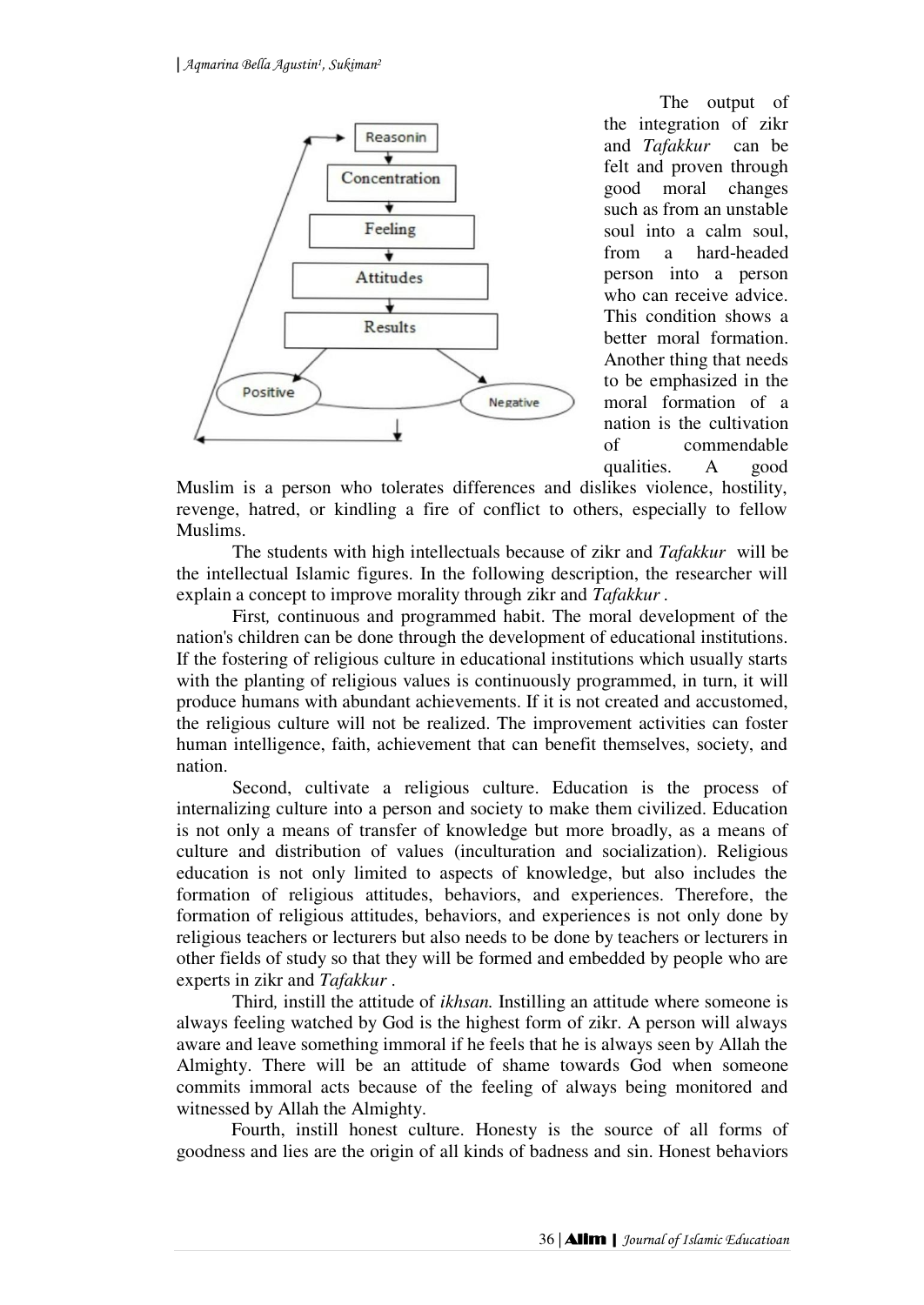reflect one's faith, morals. The cases of corruption, collusion, and nepotism are born because of dishonesty. If honest culture is not possible, immoral behavior will occur because honesty starts from the heart, words, and deeds. Someone whose act controlled by the deepest heart filled with zikr will always remember his God and try to control the despicable attitudes. Someone who has good reasoning will think a thousand times before showing bad attitudes. Zikr and *Tafakkur* cannot be separated like two different sides of a coin in instilling an honest culture. Honest culture must be implemented not only through words but also actions because honesty is the main foundation

## **CONCLUSIONS**

Based on the results of the study, it can be concluded that:

- a. The integration of zikr and *Tafakkur* , based on the perspective of the Quran, is a fundamental thing and cannot be separated because it is one of the pillars of life. Remembering Allah can be done verbally, by heart, and coupled with thinking by contemplating and understanding everything in the sky and on earth. A solemn zikr will stimulate the brain to concentrate and be more focused on thinking.
- b. The implication of the concept of the integration of zikr and *Tafakkur* on the development of Islamic education is a modern educational concept that is built based on divinity.
- c. The concept for the formation of moral based on zikr and *Tafakkur* is as follows:
	- 1) Continuous and programmed habits.
	- 2) Cultivating a religious culture.
	- 3) Instilling the attitude of *ikhsan* which is to instill an attitude that is always feeling watched by Allah.
	- 4) Instilling an honest culture because honesty is the source of all forms of goodness.
	- 5) Creating religious conditions in educational institutions

# **REFERENCES**

Abdul Qawi al-Mundziri, *Mukhtasar Shahih Muslim.* Solo:Insan Kamil,2012. Abu Azmi Azizah. *Bagaimana BerTafakkur Islam.* Solo: Intermedia,2004.

- Abuddin Nata, dkk., *Konsep Ilmu Agama & Ilmu Umum.* Jakarta: PT Raja Grafindo Persada, 2005.
- Ahmad Mahmud Sulaiman, *Tuhan dan Sains (terj. dari Scientific Trend in The Al-Qur'an oleh Satrio Wahono.* Jakarta : Serambi, 2001.

Ahmad Mubarok, *Meraih bahagia dengan Tasawuf.* Jakarta: Dian Rakyat,2010.

Abu al-Fida' Isma'il ibn Katsir,*Tafsir al-Qur'an al –Adzim, Jilid II.* Tahqiq:

Mustafa al-Sayyid Muhamad et.al, Kairo :Mu'assasah Qurtubah, 2000.

Abu Dawud, *Sunan Abu Dawud.* Beirut : Dar al-Kutub al-A'rabi,tt.

An-Nawawi, *Al-Adzkar.* Bandung : PT.Al-Ma'arif,1984.

- Antonio Damasio, *Emotion,Reason,an the Human Brain,* Terj. Yudi Santoso, *Memahami kerja otak.* Yogyakarta: Baca, 2009.
- Edward E. Smith, *Psikologi Kognitif : Tafakkur an dan Otak,* Yogyakarta : Pustaka Pelajar, 2014.
- Harun Yahya,*Deep Thinking:Bagaimana Seorang Muslim BerTafakkur ,* Jakarta: Robbani Press, 2001.

Ibnu At-Thaillah al-Sakandari, *Zikir Penentram Hati*, Jakarta: Zaman, 2013.